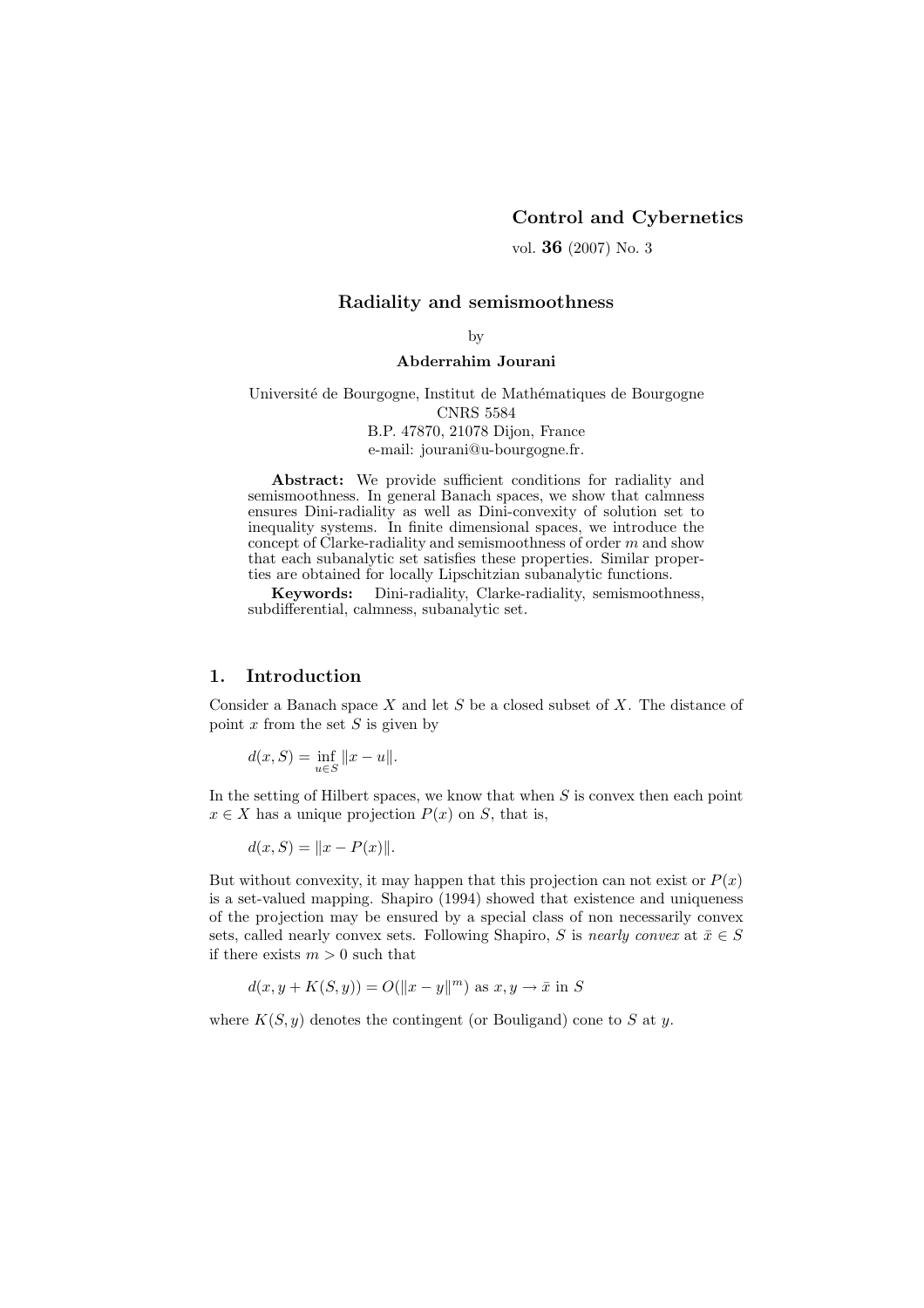Closely to this notion, Lewis considered the following weaker concept: The set S is said to be *nearly radial* at  $\bar{x} \in S$  if

 $d(\bar{x}, x + K(S, x)) = o(||\bar{x} - x||)$  as  $x \to \bar{x}$  in S.

He uses it in the study of robust regularization of real-valued functions.

An other concept treated in the present paper is semismoothness. This notion was introduced by Mifflin (1977) for studying necessary and sufficient conditions in constrained optimization problems. It was also used in several areas, namely for studying successive relaxation method in constrained optimization (see Miffin, 1977a; Konov, 1983 and references therein), or for giving sufficient conditions for calmness (see Henrion, Outrata, 2001 and references therein).

Our aim in this paper is to introduce new notions of radiality and semismoothness. One of them is weaker that the previous ones since it is expressed in terms of the (lower) Dini directional derivative, called Dini-radiality. The other one is given in terms of the Clarke's tangent cone, called Clarke's radiality.

In general Banach spaces, we show that calmness ensures Dini-radiality as well as Dini-convexity of the solution set to inequality systems. In finite dimensional spaces, we show that each subanalytic set is Clarke's radial and is semismooth. Similar properties are established for locally Lipschitzian subanalytic functions.

### 2. Notions of nonsmooth analysis

This section contains some background material on nonsmooth analysis. We give only concise definitions that will be needed in the paper. For more detailed information on the subject our references are Clarke (1983), Clarke et al. (1998), Mordukhovich (2005).

Let X be a Banach space,  $X^*$  be its topological dual with pairing  $\langle \cdot, \cdot \rangle$  and  $f: X \mapsto \mathbb{R} \cup \{+\infty\}$  be a l.s.c. function such that  $f(\bar{x}) < +\infty$ . The Clarke's subdifferential of f at  $\bar{x}$  is the set

$$
\partial_c f(\bar{x}) = \{ x^* \in X^* : \langle x^*, h \rangle \le f^0(\bar{x}, h) \,\forall h \in X \}
$$

where  $f^{0}(\bar{x}, h)$  denotes the Clarke's directional derivative of f at  $\bar{x}$  in the direction  $h$ , that is,

$$
f^{0}(\bar{x}, h) = \limsup_{\substack{t \to 0^{+} \\ x \to \bar{x}}} \frac{f(x + th) - f(x)}{t}.
$$

The (lower) Dini directional derivative of f at  $\bar{x}$  in the direction h is

$$
f^{-}(\bar{x}, h) = \liminf_{\substack{t \to 0^{+} \\ u \to h}} \frac{f(\bar{x} + tu) - f(\bar{x})}{t}.
$$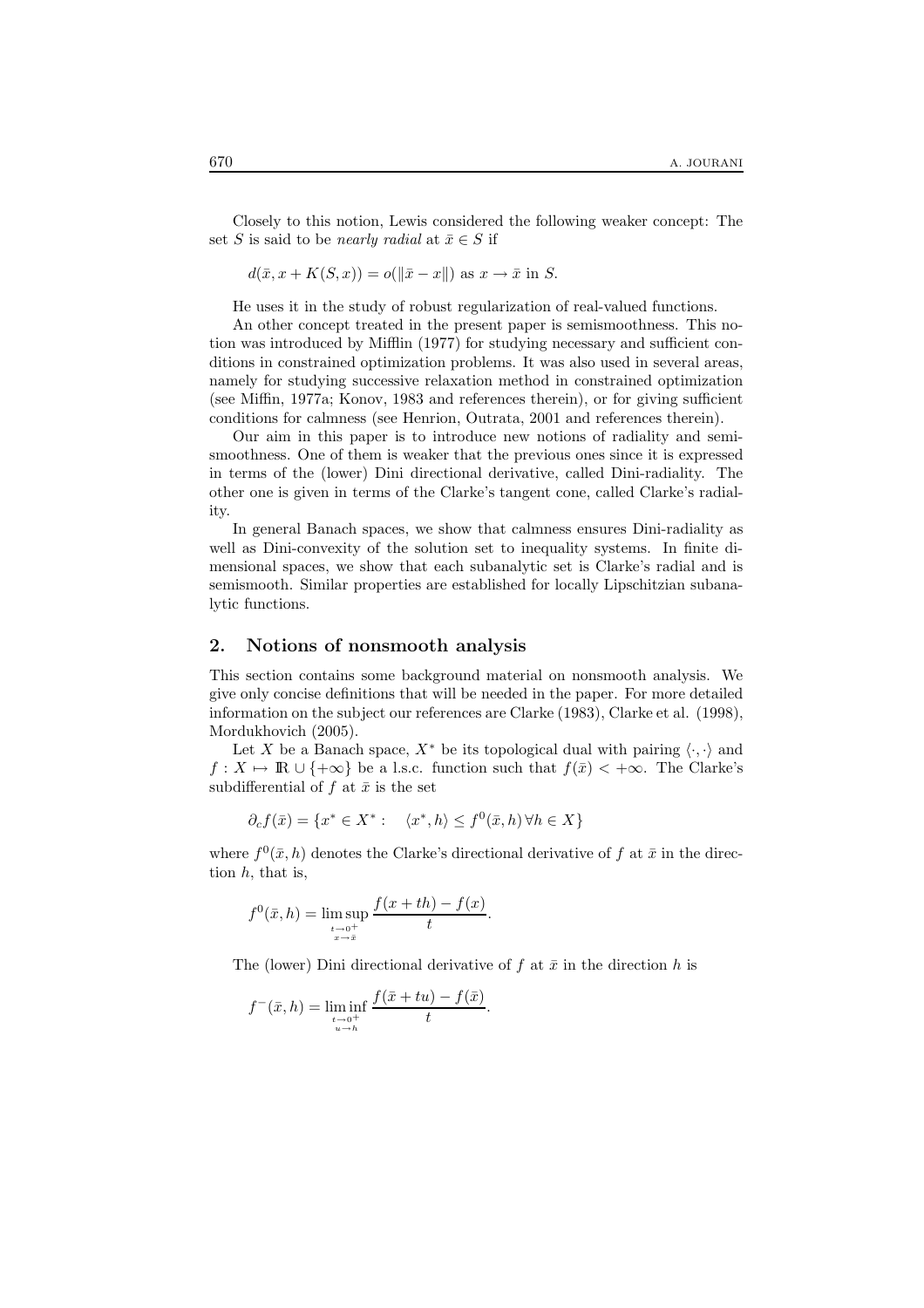Let  $C \subset X$ , with  $x_0 \in C$ . The contingent cone  $K(C, x_0)$  to C at  $x_0$  is the set given by the following Kuratowski limit:

$$
K(C, x_0) = \limsup_{t \to 0^+} \frac{C - x_0}{t}
$$

and the Clarke's tangent cone  $T_c(C, x_0)$  to C at  $x_0$  is the set of  $v \in X$  for which  $d_C^0(x_0, v) = 0.$ 

The Clarke's normal cone to  $C$  at  $x_0$  is defined by

$$
N_c(C, x_0) = \{x^* \in X^* : \langle x^*, v \rangle \le 0 \quad \forall v \in T_c(C, x_0)\}.
$$

It is obvious that for all  $h \in X$  we have

$$
f^-(x_0, h) \le f^0(x_0, h)
$$
 and  $T_c(C, x_0) \subset K(C, x_0)$ .

For the reader's convenience, we will denote by

 $d_S^-(x, h)$  and  $d_S^0(x, h)$ 

the Dini-directional derivative and the Clarke directional derivative, respectively, of the distance function to the set  $S$  at  $x$  in the direction  $h$ .

Finally, we will denote by  $B(x, r)$  the closed ball centred at x and of radius  $r$  and, if not specified, the norm in a product of two Banach spaces is defined by  $\|(a, b)\| = \|a\| + \|b\|.$ 

# 3. Radiality of inequality systems in Banach spaces

To ensure existence and differentiability of metric projections in Hilbert spaces for non necessarily convex sets, Shapiro introduced the concept of near convexity or  $o(1)$ -convexity. A set A in some Banach space X is said to be nearly convex at  $\bar{x} \in A$  if

$$
d(y, x + K(A, x)) = o(||x - y||) \text{ as } x, y \to \bar{x} \text{ in } A.
$$
 (1)

The set A is nearly convex if it is nearly convex at every point in A.

In order to study robust regularization of real-valued functions, Lewis considered the following weaker concept:

DEFINITION 1 A set A in some Banach space  $X$  is said to be nearly radial at  $\bar{x} \in A$  if

$$
d(\bar{x}, x + K(A, x)) = o(\Vert \bar{x} - x \Vert) \text{ as } x \to \bar{x} \text{ in } A. \tag{2}
$$

The set A is nearly radial if it is nearly radial at every point in A.

Now, we introduce another concept of radiality and near convexity in terms of the lower Dini directional derivative of the distance function.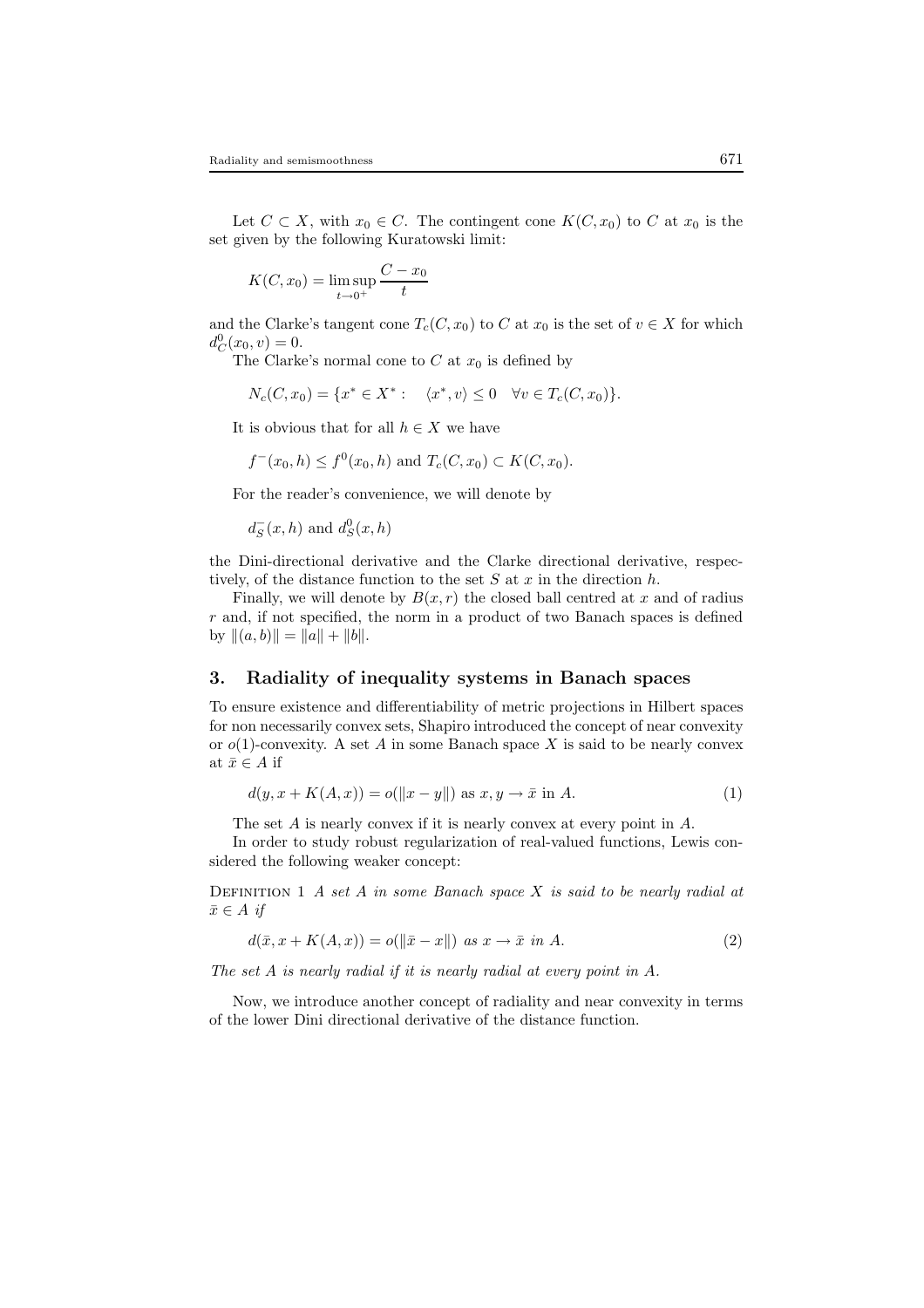DEFINITION 2 1) A set A in some Banach space X is said to be nearly Diniradial (for short D-radial) at  $\bar{x} \in A$  if

$$
d_A^-(x, \bar{x} - x)) = o(||\bar{x} - x||) \text{ as } x \to \bar{x} \text{ in } A. \tag{3}
$$

The set A is nearly D-radial if it is nearly D-radial at every point in A. 2) A is said to be nearly Dini-convex (for short D-convex) at  $\bar{x} \in A$  if

$$
d_A^-(x, y - x)) = o(||y - x||) \text{ as } y, x \to \bar{x} \text{ in } A. \tag{4}
$$

The set A is nearly D-convex if it is nearly D-convex at every point in A.

Clearly, convex sets are nearly D-convex and hence D-radially convex.

Taking into account the following inequality

 $d_A^-(x, h) \leq d(h, K(A, x)) \quad \forall h$ 

we clearly see that near radiality (respectively convexity) implies near D-radiality (respectively D-convexity). As in finite dimension the previous inequality holds as equality, both concepts coincide.

In this section, we are concerned with near D-radiality and near D-convexity of the solution set  $S$  to the following inequality system

Find 
$$
x \in A
$$
, satisfying  $F(x) \in B$  (5)

where  $A \subset X, B \subset Y$  are closed sets,  $F : X \mapsto Y$  is a mapping and X and Y are Banach spaces.

We say that the system (5) is calm at some solution point  $\bar{x} \in S$  if there exist two real numbers  $a > 0$  and  $r > 0$  such that

$$
d(x, S) \le ad(F(x), B) \quad \forall x \in B(\bar{x}, r) \cap A. \tag{6}
$$

Now, we can state the following result whose proof is very simple to obtain.

THEOREM 1 Let  $\bar{x} \in S$ . Suppose that

i) the mapping F is continuously differentiable at  $\bar{x}$ ;

ii) the system (5) is calm at  $\bar{x}$ ;

iii) A is convex.

Then

 $\alpha$ ) the near D-radiality of B at  $F(\bar{x})$  implies the near D-radiality of S at  $\bar{x}$ .

β) the near D-convexity of B at  $F(\bar{x})$  implies the near D-convexity of S at  $\bar{x}$ .

*Proof.* Since the map F is continuously differentiable at  $\bar{x}$ , there exist  $k_F > 0$ and  $s > 0$  such that

$$
||F(x) - F(\bar{x})|| \le k_F ||x - \bar{x}|| \quad \forall x \in B(\bar{x}, s).
$$
 (7)

Let  $\delta = \min(r, s)$  where r satisfies relation (6). Then for all  $x \in B(\bar{x}, \delta) \cap S$  and  $t \in ]0,1[$ , we have  $x + t(\bar{x} - x) \in A \cap B(\bar{x}, \delta)$  and

$$
d(x+t(\bar{x}-x),S) \le ad(F(x+t(\bar{x}-x),B).
$$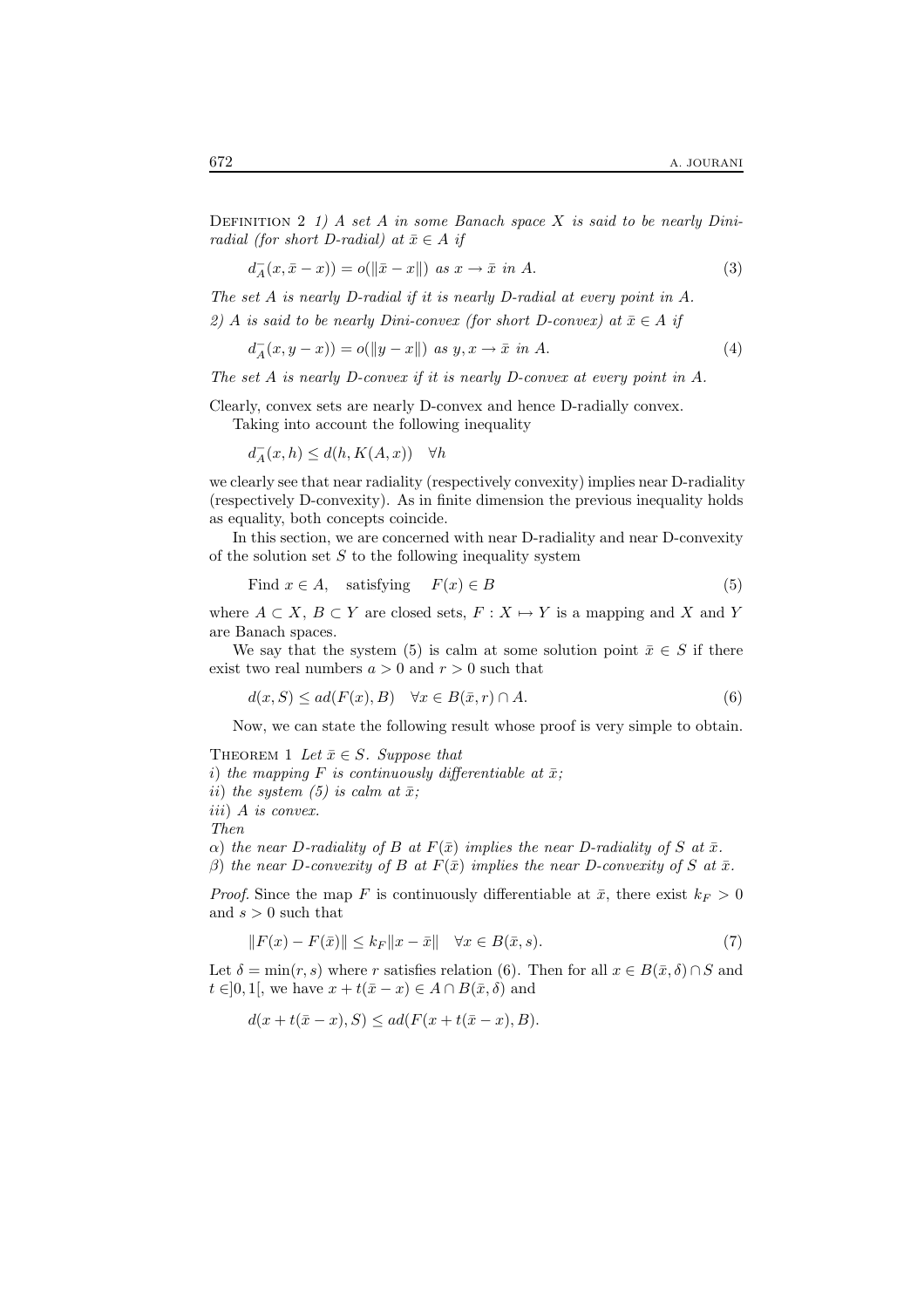Taylor expansion of  $F$  at  $\bar{x}$  leads to

$$
F(x + t(\bar{x} - x)) = F(x) + tD_x F(x)(\bar{x} - x) + o(t).
$$

Combining the two last inequalities one obtains

$$
d^-_S(x, \bar{x} - x) \le ad^-_B(F(x), D_x F(x)(\bar{x} - x)) \text{ as } x \to \bar{x} \text{ in } S.
$$

Since

$$
D_x F(x)(\bar{x} - x)) = F(\bar{x}) - F(x) + o(\bar{x} - x)
$$
 as  $x \to \bar{x}$ 

and

$$
d^-_B(F(x),F(\bar x) - F(x) + o(\bar x - x)) \leq d^-_B(F(x),F(\bar x) - F(x)) + o(\|\bar x - x\|)
$$

we have

$$
d_{S}^{-}(x, \frac{\bar{x} - x}{\|\bar{x} - x\|}) \leq ad_{B}^{-}(F(x), \frac{F(\bar{x}) - F(x)}{\|F(\bar{x}) - F(x)\|}) \times \frac{\|F(\bar{x}) - F(x)\|}{\|\bar{x} - x\|} + \frac{o(\|\bar{x} - x\|)}{\|\bar{x} - x\|}
$$
  

$$
\leq ak_{F}d_{B}^{-}(F(x), \frac{F(\bar{x}) - F(x)}{\|F(\bar{x}) - F(x)\|}) + \frac{o(\|\bar{x} - x\|)}{\|\bar{x} - x\|}
$$

Now, since B is nearly D-radial at  $F(\bar{x})$  then S is nearly D-radial at  $\bar{x}$ .  $\overline{\phantom{a}}$ 

As a consequence, we obtain the following corollary:

COROLLARY 1 Consider the system  $(5)$  with A and B convex. Suppose that F is continuously differentiable at  $\bar{x} \in S$  and

$$
0 \in core[D_x F(\bar{x})(A - \bar{x}) - (B - F(\bar{x}))].
$$

Then S is nearly D-convex at  $\bar{x}$ .

Proof. It suffices to see (Cominetti, 1990) that the core condition implies calmness of the system (5) and to use Theorem 1.

In the case of  $A = X$  and  $B = \{0\}$ , we obtain the following corollary:

COROLLARY 2 Suppose that F is continuously differentiable at  $\bar{x}$ , with  $F(\bar{x}) = 0$ , and that  $D_x F(\bar{x})X = Y$ . Then, the solution set to the equation

$$
F(x) = 0\tag{8}
$$

is nearly D-convex at  $\bar{x}$ .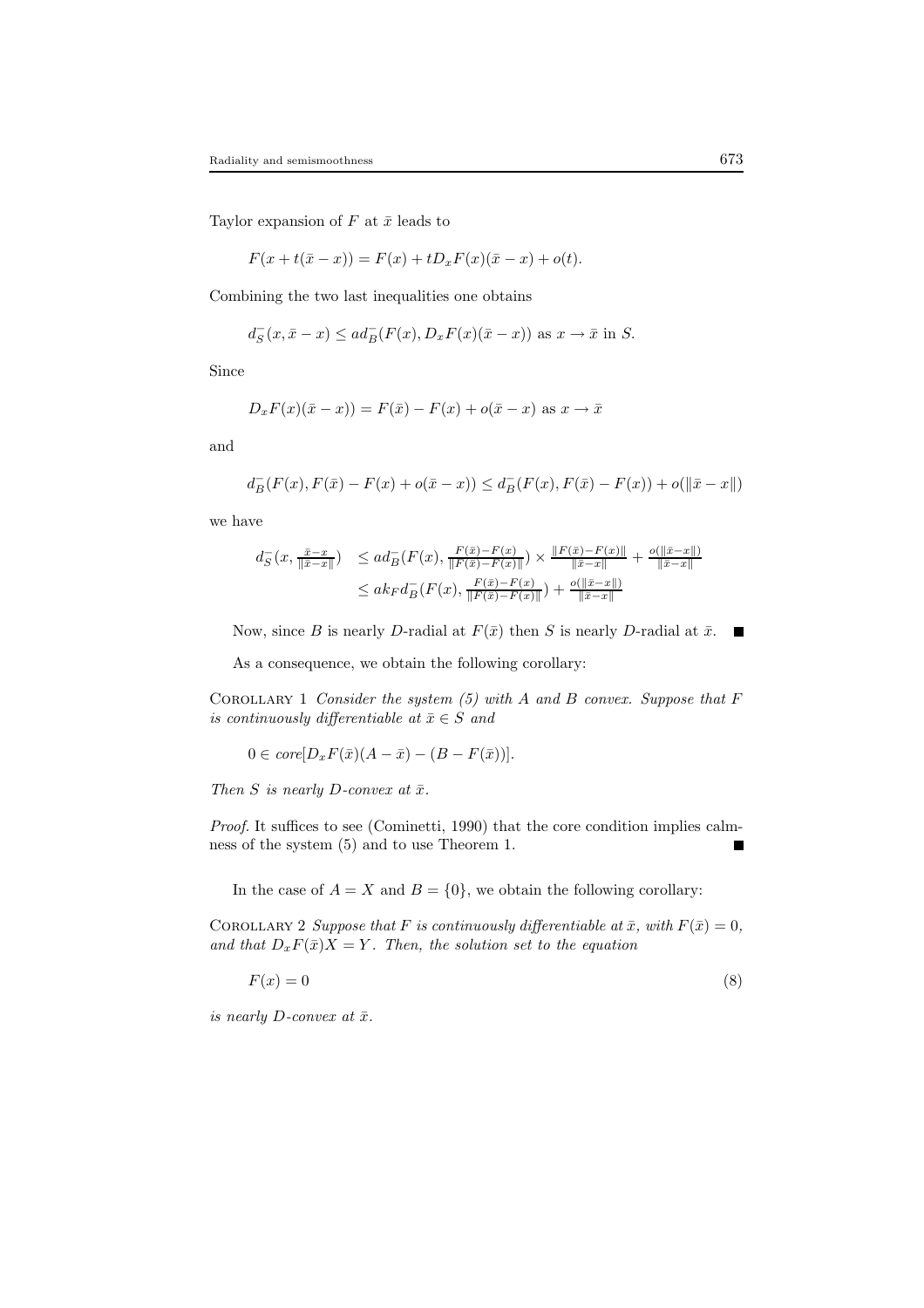## 4. Radiality and semismoothness in finite dimension

Throughout this section the space  $\mathbb{R}^n$  will be endowed with the usual scalar product, denoted by  $\langle \cdot, \cdot \rangle$ , and the associated Euclidean norm, denoted by  $\|\cdot\|$ .

Our aim in this section is to show that the broad class of subanalytic sets satisfies radiality and semismoothness. In fact, we will establish a more general result including both previous concepts.

For this reason, we introduce the following definition:

DEFINITION 3 Let  $A \subset \mathbb{R}^n$  be a closed set containing  $\bar{x}$  and let  $m > 0$ . 1) We say that A is nearly Clarke-radial (for short C-radial) of order m at  $\bar{x}$  if

$$
d(\bar{x} - x, T_c(A, x)) = o(\|\bar{x} - x\|^m) \text{ as } x \to \bar{x} \text{ in } A. \tag{9}
$$

2) We say that A is semismooth of order m at  $\bar{x}$  if for each  $x_k \to \bar{x}$  in A we have

$$
\lim_{k \to \infty} \langle x_k^*, \frac{x_k - \bar{x}}{\|x_k - \bar{x}\|^m} \rangle = 0 \quad \forall x_k^* \in \partial_c d(x_k, A).
$$

All the definitions used here concerning semianalytic and subanalytic sets are borrowed from the paper by Edward Bierstone and Pierre D. Milman (1988).

Let M be a real analytic manifold. If U is an open set of M, let  $\mathcal{A}(U)$  denote the ring of real analytic functions.

A subset A of M is *semianalytic* if each  $a \in M$  has a neighbourhood V such that

$$
V \cap A = \bigcup_{i=1}^{p} \bigcap_{j=1}^{q} \{x : f_{ij}(x)\sigma_{ij}0\}
$$

where  $f_{ij} \in \mathcal{A}(V)$  and  $\sigma_{ij} \in \{ =, > \}$ .

We have the following representation of semianalytic sets.

PROPOSITION 1 (Bierstone and Milman, 1988) 1) Every open semianalytic subset  $X$  of  $M$  is a finite union of semianalytic sets of the form

$$
\{x \in M: \quad f_i(x) > 0, \quad i = 1, \cdots, k\}
$$

where  $f_i \in \mathcal{A}(X)$ .

2) Every closed semianalytic subset  $X$  of  $M$  is a finite union of semianalytic sets of the form

$$
\{x \in M : \quad f_i(x) \ge 0, \quad i = 1, \cdots, k\}
$$

where  $f_i \in \mathcal{A}(X)$ .

These sets are not stable under linear projection, that is the linear projection of a semianalytic set needs not to be semianalytic (see Bierstone and Milman, 1988). This is the reason why we consider a larger class of subsets, called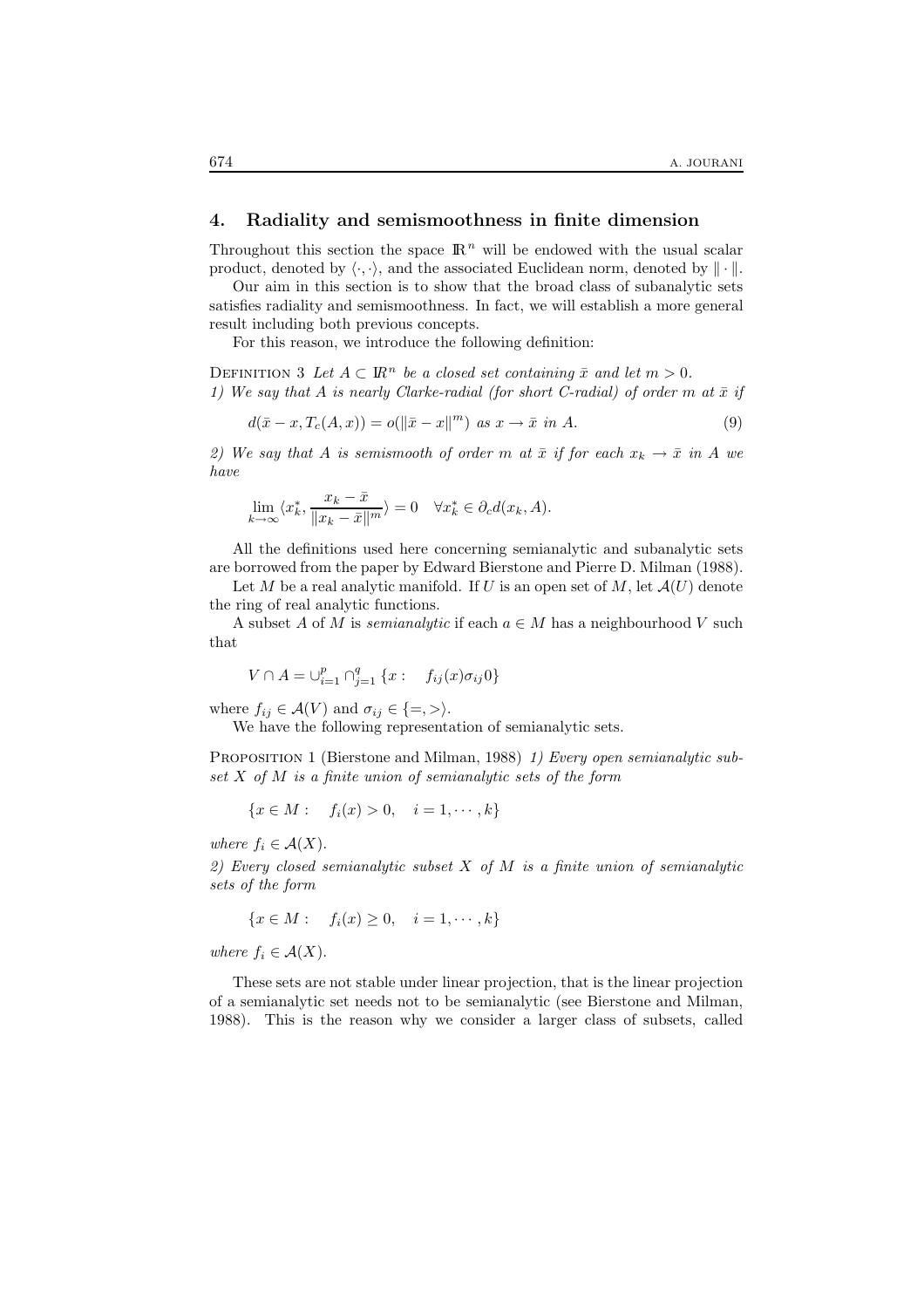subanalytic, satisfying this property. A subset  $X$  of  $M$  is *subanalytic* if each point of X admits a neighbourhood U such that  $X \cap U$  is a projection of a relatively compact semianalytic set, i. e., there is a real analytic manifold N and a relatively compact semianalytic subset A of  $M \times N$  such that  $X \cap U = \pi(A)$ , where  $\pi : M \times N \mapsto M$  is the projection.

Some very interesting properties of these sets are listed in the following proposition.

PROPOSITION 2 (Bierstone and Milman, 1988) 1) The closure of a subanalytic set is a subanalytic set.

2) The complement of subanalytic set is a subanalytic set.

3) The distance function to a subanalytic set is subanalytic.

4) The projection of a relatively compact subanalytic set is subanalytic.

5) A finite union of subanalytic sets is subanalytic.

6) A finite intersection of subanalytic sets is subanalytic.

Other characterizations of subanalytic sets can be found in Bierstone and Milman (1988).

Now we may state the following theorem:

THEOREM 2 Let  $A \subset \mathbb{R}^n$  be a closed subanalytic set containing  $\bar{x}$ . Then there exist  $\alpha > 0$ ,  $r > 0$  and  $s > 1$  such that

$$
|\langle w, \bar{x} - x \rangle| \le \alpha ||w|| \|\bar{x} - x\|^s \quad \forall x \in B(\bar{x}, r) \cap A \text{ and } w \in N_c(A, x).
$$

Consequently, A is nearly C-radial and semismooth of order m (for some  $m > 1$ ) at  $\bar{x}$ .

*Proof.* Consider the function  $g : \mathbb{R}^n \times \mathbb{R}^n \mapsto \mathbb{R} \cup \{+\infty\}$  defined by

 $g(x, w) = \Psi_A(x) - \langle w, x - \bar{x} \rangle$ 

where  $\Psi_A(x) = 0$  if  $x \in A$  and  $+\infty$  otherwise. Since tangency and normality are local notions, we may assume that  $A$  is a compact subanalytic set and hence the function  $g$  is globally subanalytic. By Corollary 16 from Bolte et al.  $(2007)$ , there exist  $a > 0$ ,  $1 > r > 0$  and  $\theta \in ]0,1[$  such that

$$
|g(x, w) - g(\bar{x}, 0)|^{\theta} \le ad((0, 0), \partial_c g(x, w)) \quad \forall (x, w) \in [B(\bar{x}, r) \times B(0, r)] \cap \text{dom} g
$$

or equivalently

$$
|\langle w, x - \bar{x} \rangle|^{\theta} \le a[d(w, N_c(A, x)) + ||x - \bar{x}||] \quad \forall x \in B(\bar{x}, r) \cap A, \quad \forall w \in B(0, r).
$$

Let  $x \in B(\bar{x}, r) \cap A$  and  $w \in N_c(A, x) \setminus \{0\}$ . Then  $r \frac{w}{\|w\|} \in N_c(C, x) \cap B(0, r)$  and hence

$$
|\langle r\frac{w}{\|w\|}, x-\bar{x}\rangle|^{\theta}\leq a\|x-\bar{x}\|.
$$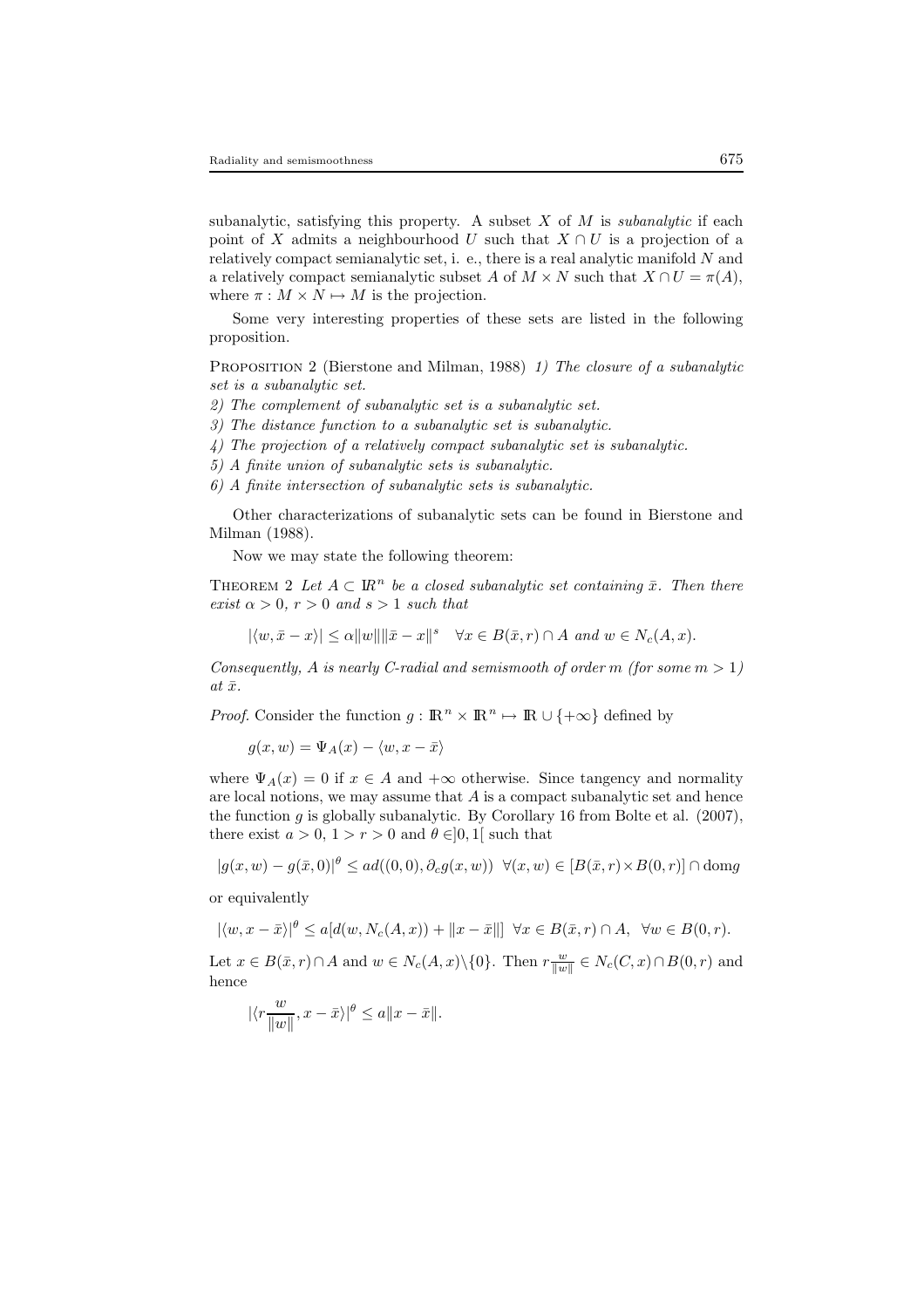The proof is then completed by taking into account the relation  $d(h, T(C, x)) =$  $\sup\{\langle x^*,h\rangle : x^* \in N_c(A,x) \cap B(0,1)\}\$ for all h.

COROLLARY 3 Let  $A \subset \mathbb{R}^n$  be a closed subanalytic set containing  $\bar{x}$ . Then there exists  $m > 1$  such that

$$
d(\bar{x}, x + T_c(A, x)) + d(x, \bar{x} + T_c(A, x)) = o(||\bar{x} - x||^m) \text{ as } x \to \bar{x} \text{ in } A.
$$

As  $d_A^0(x, h) \leq d(h, T_c(A, x))$ , we obtain :

COROLLARY 4 Let  $A \subset \mathbb{R}^n$  be a closed subanalytic set containing  $\bar{x}$ . Then there exists  $m > 1$  such that

$$
d_A^0(x, \bar{x} - x) + d_A^0(x, x - \bar{x}) = o(||\bar{x} - x||^m) \text{ as } x \to \bar{x} \text{ in } A.
$$

The following corollary is an extension of the Lewis's result from the semialgebraic case to the subanalytic one.

COROLLARY 5 Let  $A \subset \mathbb{R}^n$  be a closed subanalytic set containing  $\bar{x}$ . Then there exists  $m > 1$  such that

$$
d(\bar{x}, x + K(A, x)) + d(x, \bar{x} + K(A, x)) = o(\Vert \bar{x} - x \Vert^m) \text{ as } x \to \bar{x} \text{ in } A.
$$

*Proof.* This follows from Corollary 3 because  $T_c(A, x) \subset K(A, x)$ .

An example of C-radial and semismooth sets is the skeleton of bounded sets. Let  $\Omega \subset \mathbb{R}^n$  be an open set. The skeleton set of  $\Omega$  is defined by

$$
\mathcal{S}_{\Omega} = \{ p \in \overline{\Omega} : B(p, r) \subset \mathcal{C}(\Omega) \}
$$

where  $\mathcal{C}(\Omega)$  is the core of  $\Omega$ , that is the set of closed maximal balls inscribed in the closure of  $\Omega$ .

COROLLARY 6 Suppose that  $\Omega$  is connected and relatively compact semianalytic. Then  $S_{\Omega}$  is nearly C-radial and semismooth of order m (for some  $m > 1$ ) at  $\bar{x}$ .

*Proof.* It follows from Chazal and Soufflet (2004) that the set  $\mathcal{S}_{\Omega}$  is subanalytic and Theorem 2 completes the proof.

Another example of a C-radial and semismooth set is the medial axis of bounded sets. Let  $\Omega \subset \mathbb{R}^n$  be an open set. For each point  $x \in \Omega$ , we consider the set

 $N(x) = \{y \in \Omega^c : ||x - y|| = d(x, \Omega^c)\}\$ 

where  $\Omega^c$  denotes the complement of  $\Omega$ .

The medial axis of  $\Omega$  is the set given by

 $\mathcal{M}_{\Omega} = \{x \in \Omega : \operatorname{card}(N(x)) \geq 2\}.$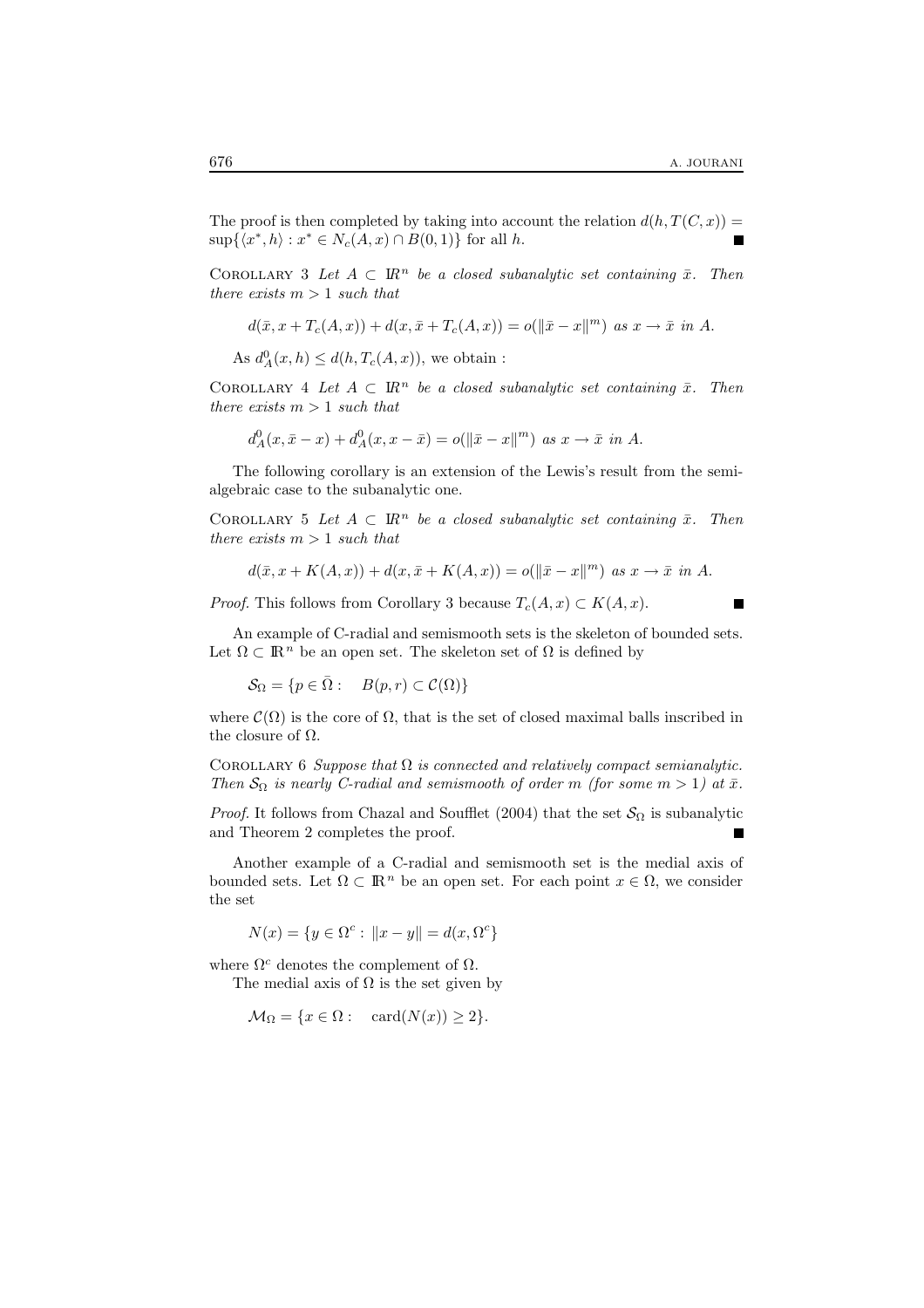COROLLARY 7 Suppose that  $\Omega$  is connected and relatively compact semianalytic. Then the closure of  $\mathcal{M}_{\Omega}$  is nearly C-radial and semismooth of order m (for some  $m > 1$ ) at  $\bar{x}$ .

*Proof.* It follows from Chazal and Soufflet (2004) that the set  $\mathcal{M}_{\Omega}$  is subanalytic and by Proposition 2, the closure of  $\mathcal{M}_{\Omega}$  is also subanalytic. So, Theorem 2 completes the proof.

## 5. Semismoothness of locally Lipschitzian functions

Similar definition of semismoothness can be given for arbitrary functions. We say that a function  $f : \mathbb{R}^n \to \mathbb{R}$  is semismooth at  $\bar{x}$  if

$$
\forall x_k \to \bar{x} \text{ and } v_k \in \partial_c f(x_k), \quad \lim_{k \to \infty} \frac{f(x_k) - f(\bar{x}) - \langle v_k, x_k - \bar{x} \rangle}{\|x_k - \bar{x}\|^m} = 0. \tag{10}
$$

We recall that  $f$  is subanalytic if its graph is a subanalytic set.

REMARK 1 It follows from the monotonicity lemma (Van Den Dries, Miller, 1996), that if f is subanalytic locally Lipschitzian function at  $\bar{x}$ , then f has a directional derivative at  $\bar{x}$ , that is, the following limit exists (in IR) for all  $h \in \mathbb{R}^n$ 

$$
\lim_{t \to 0^+} \frac{f(\bar{x} + th) - f(\bar{x})}{t}
$$

THEOREM 3 Let  $f: \mathbb{R}^n \mapsto \mathbb{R}$  be a subanalytic function which is locally Lipschitzian at  $\bar{x}$ . Then f is semismooth of order m at  $\bar{x}$ , for some  $m > 1$ .

*Proof.* We claim that there exists  $m > 1$  such that for each  $x_k \to \bar{x}$  and  $v_k \in$  $\partial_c f(x_k)$ , for all k, we have

$$
\limsup_{k \to \infty} |\frac{f(x_k) - f(\bar{x}) - \langle v_k, x_k - \bar{x} \rangle}{\|x_k - \bar{x}\|^m}| = 0.
$$

.

Suppose that our claim is false. Then there exists an increasing function  $\varphi : \mathbb{N} \mapsto \mathbb{N}$  such that

$$
\limsup_{k \to \infty} \left| \frac{f(x_k) - f(\bar{x}) - \langle v_k, x_k - \bar{x} \rangle}{\|x_k - \bar{x}\|^{1 + \frac{1}{k}}}\right| =
$$
\n
$$
\lim_{k \to \infty} \left| \frac{f(x_{\varphi(k)}) - f(\bar{x}) - \langle v_{\varphi(k)}, x_{\varphi(k)} - \bar{x} \rangle}{\|x_{\varphi(k)} - \bar{x}\|^{1 + \frac{1}{\varphi(k)}}}\right| > 0.
$$

Since f is locally Lipschitzian at  $\bar{x}$ , the sequence  $(v_{\varphi(k)})$  is bounded and we can assume that  $v_{\varphi(k)} \to \bar{v}$ , with  $\bar{v} \in \partial_c f(\bar{x})$ . Now consider the function g:  $\mathbb{R}^n \times \mathbb{R}^n \mapsto \mathbb{R}$  defined by

$$
g(x, v) = f(x) - \langle v, x - \bar{x} \rangle.
$$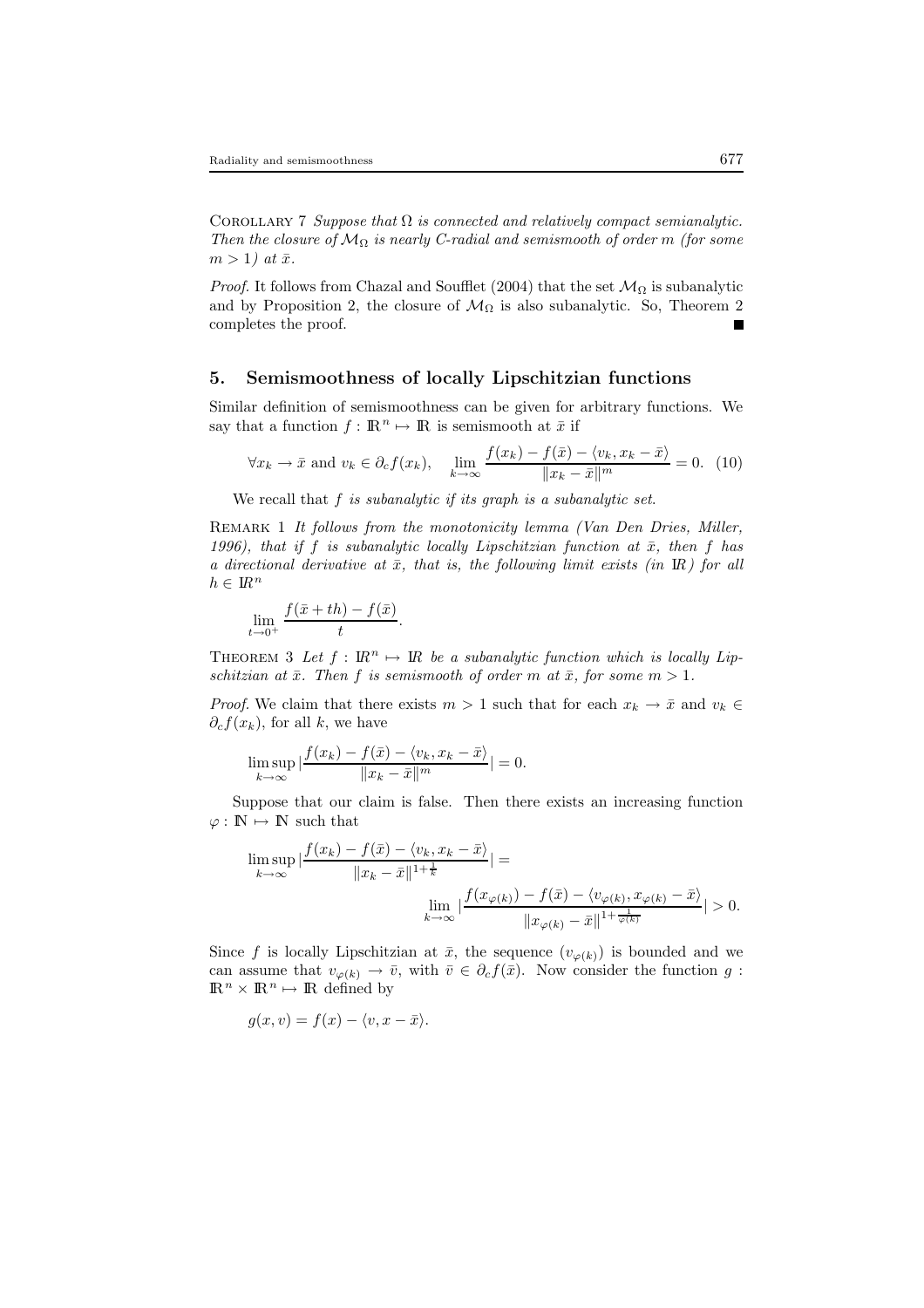Since f is subanalytic and locally Lipschitzian at  $\bar{x}$ , then so is g. As

 $\partial_c g(x, v) = {\partial_c f(x) - v} \times {\overline{x} - x}$ 

it follows that  $(\bar{x}, \bar{v})$  is a Clarke's critical point of g.

By Bolte et al. (2007), there exist  $a > 0$ ,  $r > 0$  and  $\theta \in ]0,1[$  such that

$$
|g(x,v) - g(\bar{x},\bar{v})|^{2} \le ad((0,0),\partial_{c}g(x,v)) \quad \forall x \in B(\bar{x},r), \quad \forall v \in B(\bar{v},r)
$$

or, equivalently,

$$
|f(x)-f(\bar{x})-\langle v, x-\bar{x}\rangle|^{\theta} \le a[d(v,\partial_c f(x)+\|x-\bar{x}\|] \quad \forall x \in B(\bar{x},r), \quad \forall v \in B(\bar{v},r).
$$

For  $k$  sufficiently large we get

$$
|f(x_{\varphi(k)}) - f(\bar{x}) - \langle v_{\varphi(k)}, x_{\varphi(k)} - \bar{x} \rangle|^{2} \le a \|x_{\varphi(k)} - \bar{x}\|
$$

which ensures that

$$
\lim_{k \to \infty} \left| \frac{f(x_{\varphi(k)}) - f(\bar{x}) - \langle v_{\varphi(k)}, x_{\varphi(k)} - \bar{x} \rangle}{\left\| x_{\varphi(k)} - \bar{x} \right\|^{1 + \frac{1}{\varphi(k)}}} \right| = 0
$$

and this contradiction completes the proof.

П

We also have the following equivalent version:

THEOREM 4 Let  $f: \mathbb{R}^n \mapsto \mathbb{R}$  be a subanalytic function which is locally Lipschitzian at  $\bar{x}$ . Then there exists  $m > 1$  such that

$$
\lim_{x \to \bar{x}} \sup_{v \in \partial_c f(x)} \left| \frac{f(x) - f(\bar{x}) - \langle v, x - \bar{x} \rangle}{\|x - \bar{x}\|^{m}} \right| = 0.
$$

Consequently,

$$
\lim_{x \to \bar{x}} \frac{f(x) - f(\bar{x}) - f^{0}(x, x - \bar{x})}{\|x - \bar{x}\|^{m}} = 0
$$

and

$$
\lim_{x \to \bar{x}} \frac{f^{0}(x, x - \bar{x}) + f^{0}(x, \bar{x} - x)}{\|x - \bar{x}\|^{m}} = 0.
$$

*Proof.* We claim that there exists  $m > 1$  such that

$$
\limsup_{x \to \bar{x}} \sup_{v \in \partial_c f(x)} \frac{|f(x) - f(\bar{x}) - \langle v, x - \bar{x} \rangle}{\|x - \bar{x}\|^m} = 0.
$$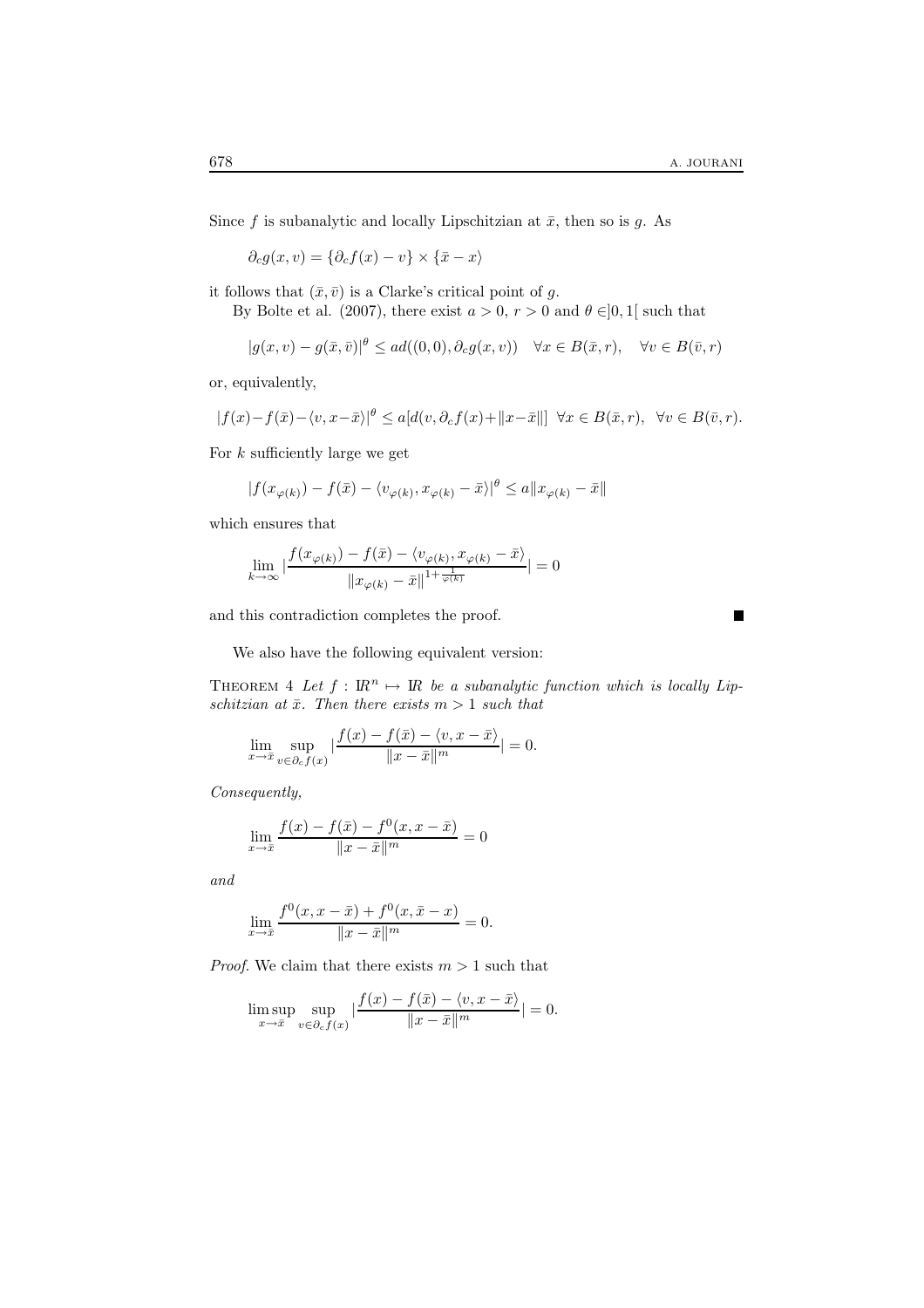So suppose the contrary, that there exist a sequence  $x_k \to \bar{x}$  and a real number  $\alpha > 0$  such that

$$
\lim_{k \to \infty} \sup_{v \in \partial_c f(x_k)} \left| \frac{f(x_k) - f(\bar{x}) - \langle v, x_k - \bar{x} \rangle}{\|x_k - \bar{x}\|^{1 + \frac{1}{k}}} \right| > \alpha.
$$

So, there exist  $k_0 \in \mathbb{N}$  and a sequence  $(v_k)$  such that for all  $k \geq k_0$  we have

$$
v_k \in \partial_c f(x_k)
$$
 and  $\left| \frac{f(x_k) - f(\bar{x}) - \langle v, x_k - \bar{x} \rangle}{\|x_k - \bar{x}\|^{1 + \frac{1}{k}}}\right| > \frac{\alpha}{2}$ 

and this is a contradiction with Theorem 3.

Taking into account Remark 1 and Theorem 4, we obtain the following result:

COROLLARY 8 Let  $f : \mathbb{R}^n \mapsto \mathbb{R}$  be a subanalytic function which is locally Lipschitzian at  $\bar{x}$ . Then for all  $h \in \mathbb{R}^n$ 

$$
f'(\bar{x}, h) := \lim_{t \to 0^+} \frac{f(\bar{x} + th) - f(\bar{x})}{t} = \lim_{t \to 0^+} f^0(\bar{x} + th, h).
$$

REMARK 2 The last result does not assert that a locally subanalytic function f at  $\bar{x}$  is Clarke regular, that is

$$
f'(\bar{x}, h) = f^{0}(\bar{x}, h) \quad \forall h.
$$

For example, the distance function to the subanalytic set

$$
A = \{(x, y) \in \mathbb{R}^2 : x \le 0 \quad y^2 \le x^4\}
$$

is not Clarke regular at 0.

REMARK 3 After we have sent the paper to the journal, we received the paper Bolte, Daniilidis and Lewis (2007) where the authors showed that tame functions are semismooth.

#### Acknowledgment

The author wishes to express his appreciation to Professor Aris Daniilidis for careful reading and many helpful comments that improved the original manuscript.

#### References

Bierstone, E. and Milman, P.D. (1988) Semianalytic and subanalytic sets. Publications de l'IHES 67, 5-42.

BOLTE, J., DANIILIDIS, A., LEWIS, A. and SHIOTA, M. (2007) Clarke subgradients of stratifiable functions. SIAM J. Optim. 18, 556-572.